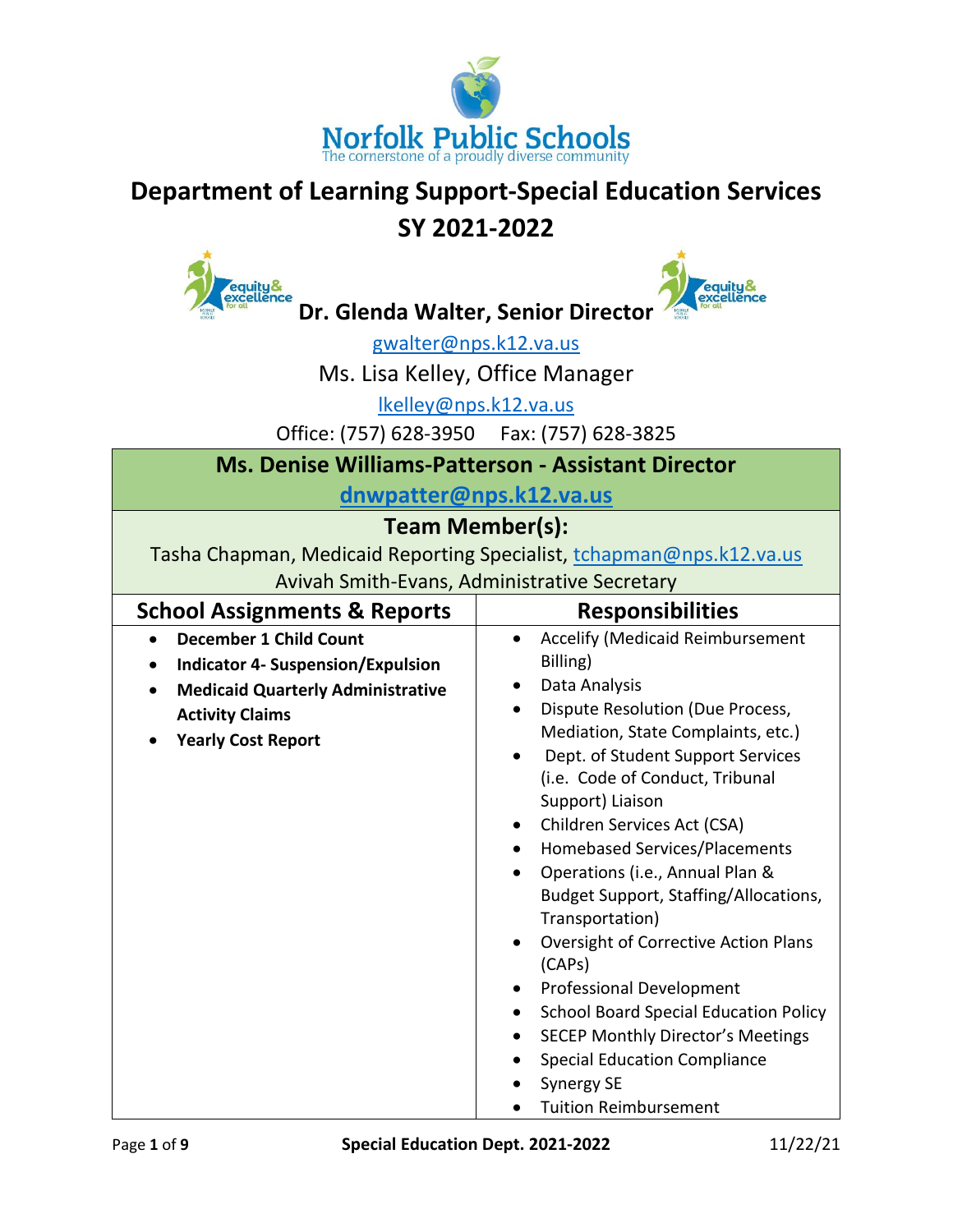

| *Ms. Candace Delpino - Senior Coordinator                 |                                                                        |  |
|-----------------------------------------------------------|------------------------------------------------------------------------|--|
| cdelpino@nps.k12.va.us                                    |                                                                        |  |
|                                                           | <b>Team Member(s):</b>                                                 |  |
|                                                           | Elizabeth Story, Teacher Specialist for Speech, estory@nps.k12.va.us   |  |
|                                                           | Jessica Braun, Assistive Technology Specialist, jbruan1@nps.k12.va.us  |  |
|                                                           | Citadel Guinn, Assistive Technology Specialist, cguinn@nps.k12.va.us   |  |
|                                                           | Bonita Lachance, Adaptive Physical Education, bvarlac701@nps.k12.va.us |  |
|                                                           | Kelly Orvin, Lead OT/PT, korvin@nps.k12.va.us                          |  |
|                                                           | Janice Grier, Administrative Secretary                                 |  |
|                                                           | Avivah Smith-Evans, Administrative Secretary                           |  |
| <b>School Assignments &amp; Reports</b>                   | <b>Responsibilities</b>                                                |  |
| <b>December 1 Child Count</b>                             | <b>Collaborative (Inclusion) Services</b><br>٠                         |  |
| <b>Indicator 9- Special Education &amp;</b><br>$\bullet$  | Curriculum & Instruction Liaison (C&I)<br>٠                            |  |
| <b>Related Services Disproportionality</b>                | Data Analysis<br>$\bullet$                                             |  |
| <b>Indicator 11- Timeline for Eligibility</b><br>٠        | Dept. of Student Wellness/School                                       |  |
| <b>Related Services</b><br>$\bullet$                      | Psychologist & Social Worker Liaison                                   |  |
| <b>Section 504</b>                                        | & Support                                                              |  |
| <b>Special Education Proportionate Set</b><br>Aside (PSA) | Private Schools (PPHR, PPHS, PPHT,<br>$\bullet$<br>ISP, PKNE)          |  |
|                                                           | <b>Professional Development</b><br>$\bullet$                           |  |
|                                                           | Related Services- Adaptive PE,                                         |  |
|                                                           | Assistive Technology, Occupational                                     |  |
|                                                           | Therapy, Physical Therapy, & Speech'                                   |  |
|                                                           | <b>Rethink Education</b><br>$\bullet$                                  |  |
|                                                           | Section 504 Compliance Officer                                         |  |
|                                                           | (division)<br>Specially Designed Instruction (SDI)                     |  |
|                                                           | <b>Special Education Compliance</b>                                    |  |
|                                                           | Synergy SE/Helpdesk                                                    |  |
|                                                           | Website updates & management                                           |  |
| equity&<br>excellence<br>for all<br>NORFOLK               |                                                                        |  |

NORFOLK<br>PUBLIC<br>SCHOOLS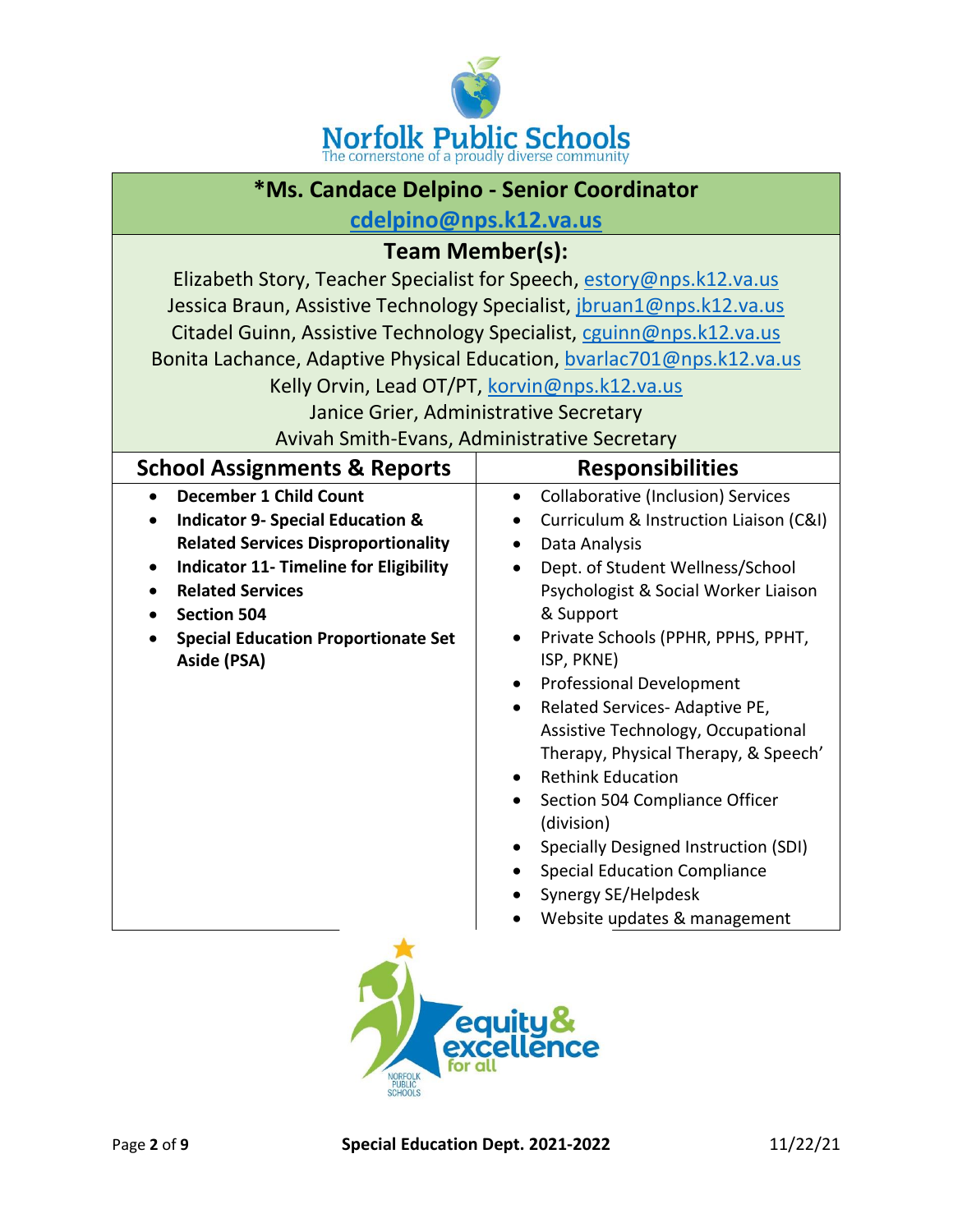

| <b>Ms. Shannon Gould - Senior Coordinator</b>                                                                                                                                                                                                                                                                                                                                                                                                                                                                             |  |  |
|---------------------------------------------------------------------------------------------------------------------------------------------------------------------------------------------------------------------------------------------------------------------------------------------------------------------------------------------------------------------------------------------------------------------------------------------------------------------------------------------------------------------------|--|--|
| sgould@nps.k12.va.us                                                                                                                                                                                                                                                                                                                                                                                                                                                                                                      |  |  |
| <b>Team Member(s):</b>                                                                                                                                                                                                                                                                                                                                                                                                                                                                                                    |  |  |
| *Padmavathi Chitoor, Teacher Specialist, pchitoor@nps.k12.va.us                                                                                                                                                                                                                                                                                                                                                                                                                                                           |  |  |
| Melanie Grindstaff, Program Specialist, mgrindstaff@nps.k12.va.us                                                                                                                                                                                                                                                                                                                                                                                                                                                         |  |  |
| Breona Merrell, Program Specialist, bmerrell@nps.k12.va.us                                                                                                                                                                                                                                                                                                                                                                                                                                                                |  |  |
| Alyson Szykuc, Program Specialist, aszykuc@nps.k12.va.us                                                                                                                                                                                                                                                                                                                                                                                                                                                                  |  |  |
| Valerie Warren, Administrative Secretary                                                                                                                                                                                                                                                                                                                                                                                                                                                                                  |  |  |
| <b>Responsibilities</b>                                                                                                                                                                                                                                                                                                                                                                                                                                                                                                   |  |  |
| Crisis Prevention Intervention (CPI)<br>٠<br>Curriculum & Instruction Liaison (C&I)<br>Data Analysis<br>Department Chair/Lead Teacher<br>Support & Development<br><b>Extended School Year (ESY)</b><br>Instruction, Compliance, &<br>$\bullet$<br><b>Professional Development</b><br><b>MANDT System Training</b><br><b>Rethink Education</b><br>Specially Designed Instruction (SDI)<br><b>Special Education Compliance</b><br>$\bullet$<br><b>Synergy SE</b><br>Virginia Essentialized Standards of<br>Learning (VESOL) |  |  |
|                                                                                                                                                                                                                                                                                                                                                                                                                                                                                                                           |  |  |

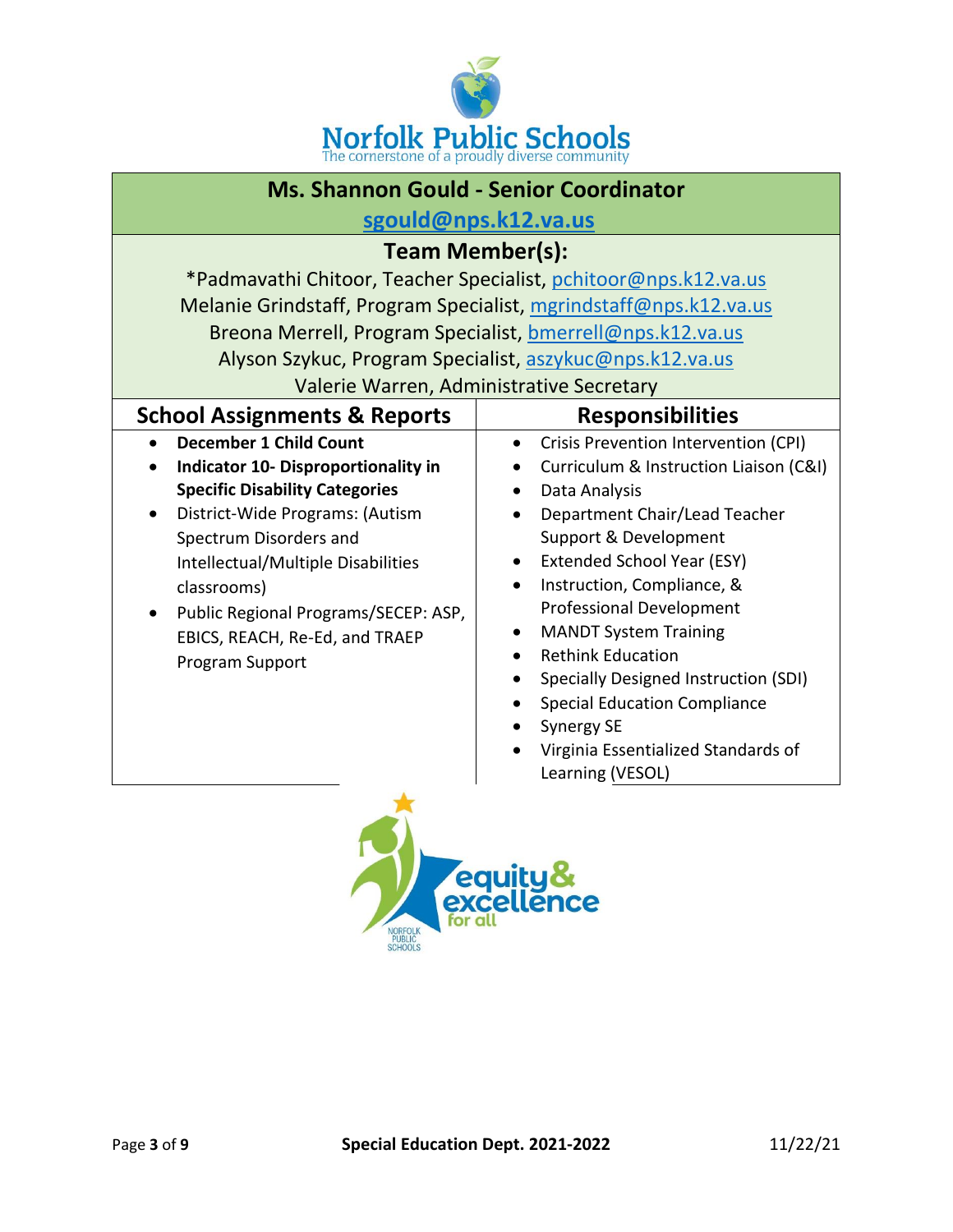

#### **Amy Yashaev - Senior Coordinator**

**[ayashaev@nps.k12.va.us](mailto:ayashaev@nps.k12.va.us)**

| <b>Team Member(s):</b>                                                    |                                                                  |  |
|---------------------------------------------------------------------------|------------------------------------------------------------------|--|
| *Anastasia Frassmann-Swadinsky, Program Specialist, afraswa@nps.k12.va.us |                                                                  |  |
|                                                                           | Mackenzie Jenkins, Teacher Specialist, mjenkins445@nps.k12.va.us |  |
|                                                                           | Avivah Smith-Evans, Administrative Secretary                     |  |
| <b>School Assignments &amp; Reports</b><br><b>Responsibilities</b>        |                                                                  |  |
| <b>December 1 Child Count</b>                                             | Audiology, Hearing Impairment (HI)                               |  |
| <b>Indicator 5- School Age Least</b>                                      | Teachers & Interpreters                                          |  |
| <b>Restrictive Environment</b>                                            | Collaborative (Inclusion) Services<br>$\bullet$                  |  |
| District-Wide Program: (Emotional<br>٠                                    | Curriculum & Instruction Liaison (C&I)                           |  |
| Disability classrooms)                                                    | Data Analysis                                                    |  |
| Calcott                                                                   | Homebound Services/Acellus                                       |  |
| Camp Allen                                                                | Instruction, Compliance, &                                       |  |
| Jacox                                                                     | <b>Professional Development</b>                                  |  |
| Larrymore                                                                 | <b>Nursing Services</b><br>$\bullet$                             |  |
| Lindenwood                                                                | <b>Rethink Education</b>                                         |  |
| Oceanair                                                                  | Specially Designed Instruction (SDI)                             |  |
| <b>Richard Bowling</b>                                                    | <b>Special Education Compliance</b>                              |  |
| <b>Sherwood Forest</b>                                                    | <b>Synergy SE</b>                                                |  |

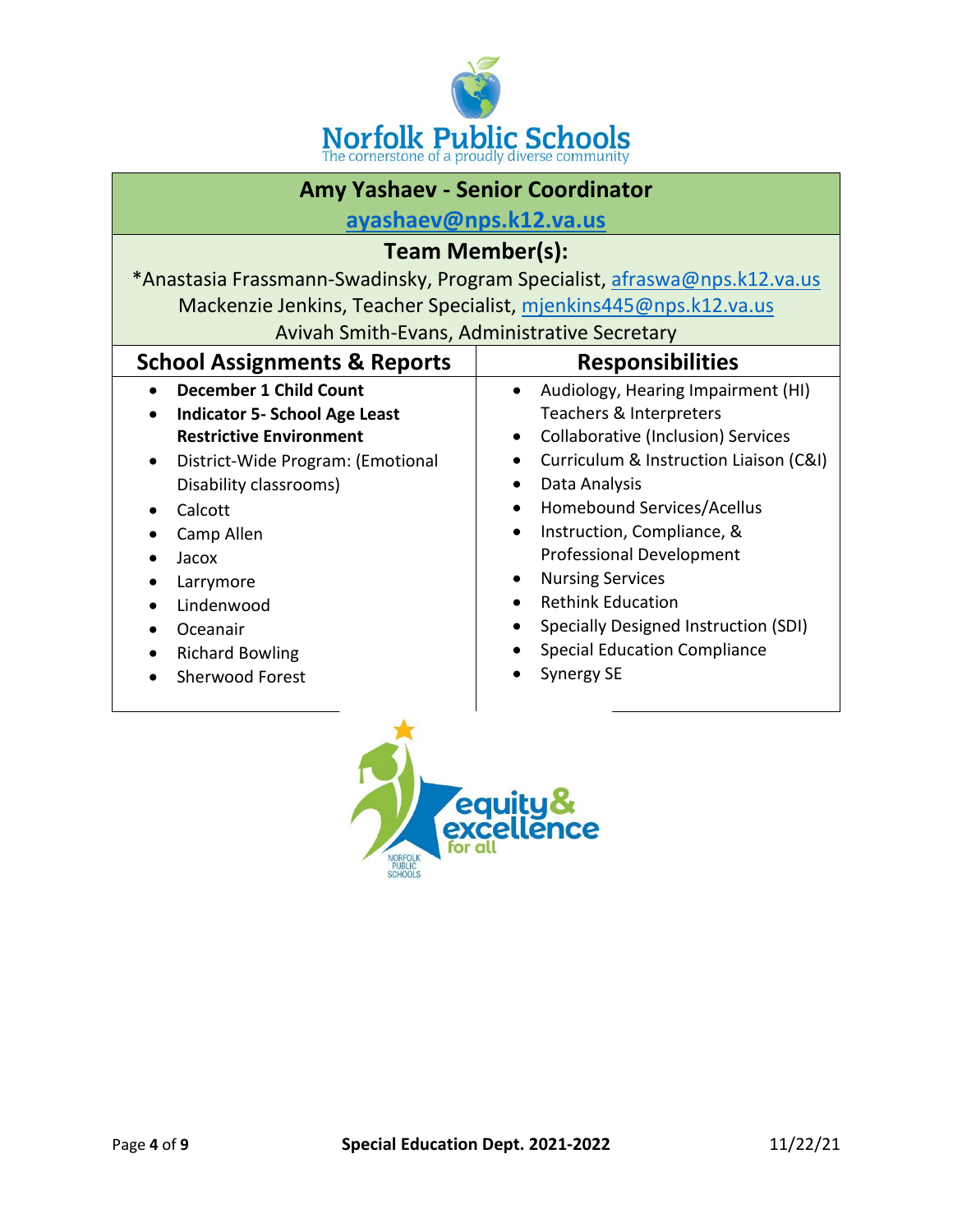

| Mr. Ronald Richardson - Senior Coordinator                                                                                                                                                                                                                                                                                                                  |                                                                                                                                                                                                                                                                                                                                                                                                                                                                                    |  |
|-------------------------------------------------------------------------------------------------------------------------------------------------------------------------------------------------------------------------------------------------------------------------------------------------------------------------------------------------------------|------------------------------------------------------------------------------------------------------------------------------------------------------------------------------------------------------------------------------------------------------------------------------------------------------------------------------------------------------------------------------------------------------------------------------------------------------------------------------------|--|
| rrichardson@nps.k12.va.us                                                                                                                                                                                                                                                                                                                                   |                                                                                                                                                                                                                                                                                                                                                                                                                                                                                    |  |
| Team Member(s):                                                                                                                                                                                                                                                                                                                                             |                                                                                                                                                                                                                                                                                                                                                                                                                                                                                    |  |
| Dionne May, Teacher Specialist, dmay@nps.k12.va.us                                                                                                                                                                                                                                                                                                          |                                                                                                                                                                                                                                                                                                                                                                                                                                                                                    |  |
|                                                                                                                                                                                                                                                                                                                                                             | Sherry Moltamore-Mallory, Program Specialist, smoltmall@nps.k12.va.us                                                                                                                                                                                                                                                                                                                                                                                                              |  |
| <b>TBD</b> , Teacher Specialist,                                                                                                                                                                                                                                                                                                                            |                                                                                                                                                                                                                                                                                                                                                                                                                                                                                    |  |
| Robin Barnes, Administrative Secretary                                                                                                                                                                                                                                                                                                                      |                                                                                                                                                                                                                                                                                                                                                                                                                                                                                    |  |
| <b>School Assignments &amp; Reports</b>                                                                                                                                                                                                                                                                                                                     | <b>Responsibilities</b>                                                                                                                                                                                                                                                                                                                                                                                                                                                            |  |
| <b>December 1 Child Count</b><br><b>Indicator 13- Secondary IEP Goals</b><br>and Transition Services<br><b>Indicator 14- Post-secondary</b><br><b>Outcomes</b><br>Booker T. Washington High School<br><b>Granby High School</b><br>$\bullet$<br>Lake Taylor High School<br>Madison (Norfolk Alternative School)<br>Maury High School<br>Norview High School | <b>Collaborative (Inclusion) Services</b><br>Curriculum & Instruction Liaison (C&I)<br>Data Analysis<br>$\bullet$<br>Department Chair Support &<br>Development<br>Instruction, Compliance, &<br><b>Professional Development</b><br><b>Rethink Education</b><br>Specially Designed Instruction (SDI)<br><b>Special Education Compliance</b><br>$\bullet$<br>Synergy SE<br><b>Transition Services- Career</b><br>Development Program (CDP), Job<br>Coaching, Post-Secondary Programs |  |

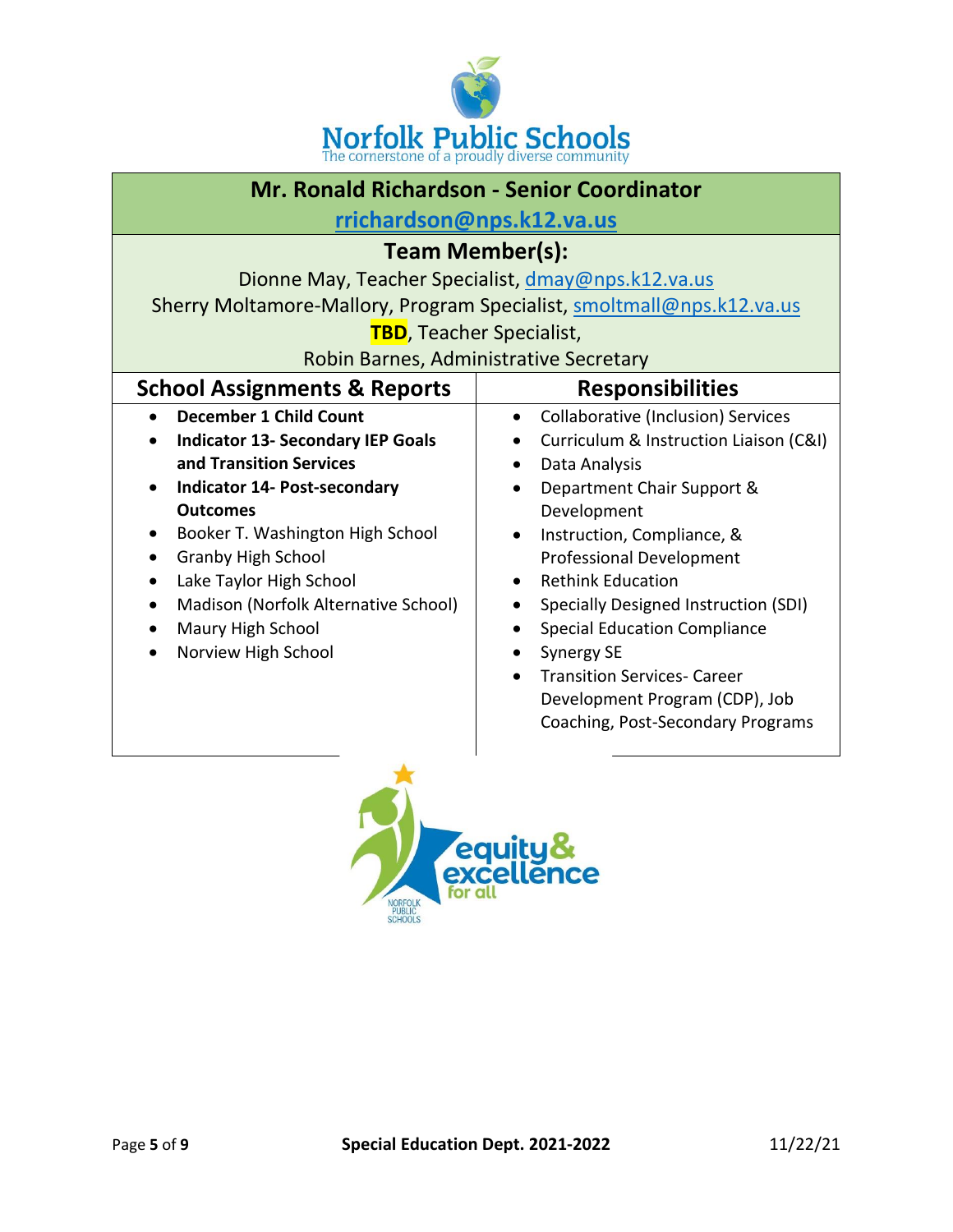

#### **Ms. Jerri Smith - Senior Coordinator**

**[jsmith9@nps.k12.va.us](mailto:jsmith9@nps.k12.va.us)**

#### **Team Member(s):**

\*Nickita Edwards, Teacher Specialist, [nedwards@nps.k12.va.us](mailto:nedwards@nps.k12.va.us)

Dr. Suprenia Wade-Powell, CCEIS Specialist, [swadepowell@nps.k12.va.us](mailto:swadepowell@nps.k12.va.us)

| <b>School Assignments &amp; Reports</b>                                                                                                                                                                                                                                                                                                                                                     | <b>Responsibilities</b>                                                                                                                                                                                                                                                                                                                                                                                                                                                         |
|---------------------------------------------------------------------------------------------------------------------------------------------------------------------------------------------------------------------------------------------------------------------------------------------------------------------------------------------------------------------------------------------|---------------------------------------------------------------------------------------------------------------------------------------------------------------------------------------------------------------------------------------------------------------------------------------------------------------------------------------------------------------------------------------------------------------------------------------------------------------------------------|
| <b>December 1 Child Count</b><br><b>Indicator 1- Graduation</b><br><b>Indicator 2- Dropouts</b><br>Academy for Discovery at Lakewood<br>(Gr. 3-8) (ADL)<br>Academy for International Studies at<br>Rosemont (Gr. 6-8) (AOIS)<br>Crossroads School (K-8)<br>Ghent School (K-8)<br>Hospital Program @ CHKD (Janice<br>Teagle, Director jteagle@nps.k12.va.us)<br>Lake Taylor School (Gr. K-8) | Collaborative (Inclusion) Services<br>$\bullet$<br><b>Comprehensive Coordinated Early</b><br>Intervening Services (CCEIS)<br>Curriculum & Instruction Liaison (C&I)<br>$\bullet$<br>Data Analysis<br>$\bullet$<br>Department Chair/Lead Teacher<br>Support & Development<br>Instruction, Compliance, &<br>$\bullet$<br><b>Professional Development</b><br>L.I.F.E. Program budget<br>$\bullet$<br><b>Rethink Education</b><br>$\bullet$<br>Specially Designed Instruction (SDI) |
| L.I.F.E. Program (Norfolk City Jail)<br>NET Academy (Juvenile Detention<br>Center)<br><b>Norfolk Technical Center</b><br>Open Campus<br>Southside STEM at Campostella (K-8)                                                                                                                                                                                                                 | <b>Special Education Compliance</b><br>Synergy SE<br><b>VTSS Liaison</b><br>Website updates & management                                                                                                                                                                                                                                                                                                                                                                        |

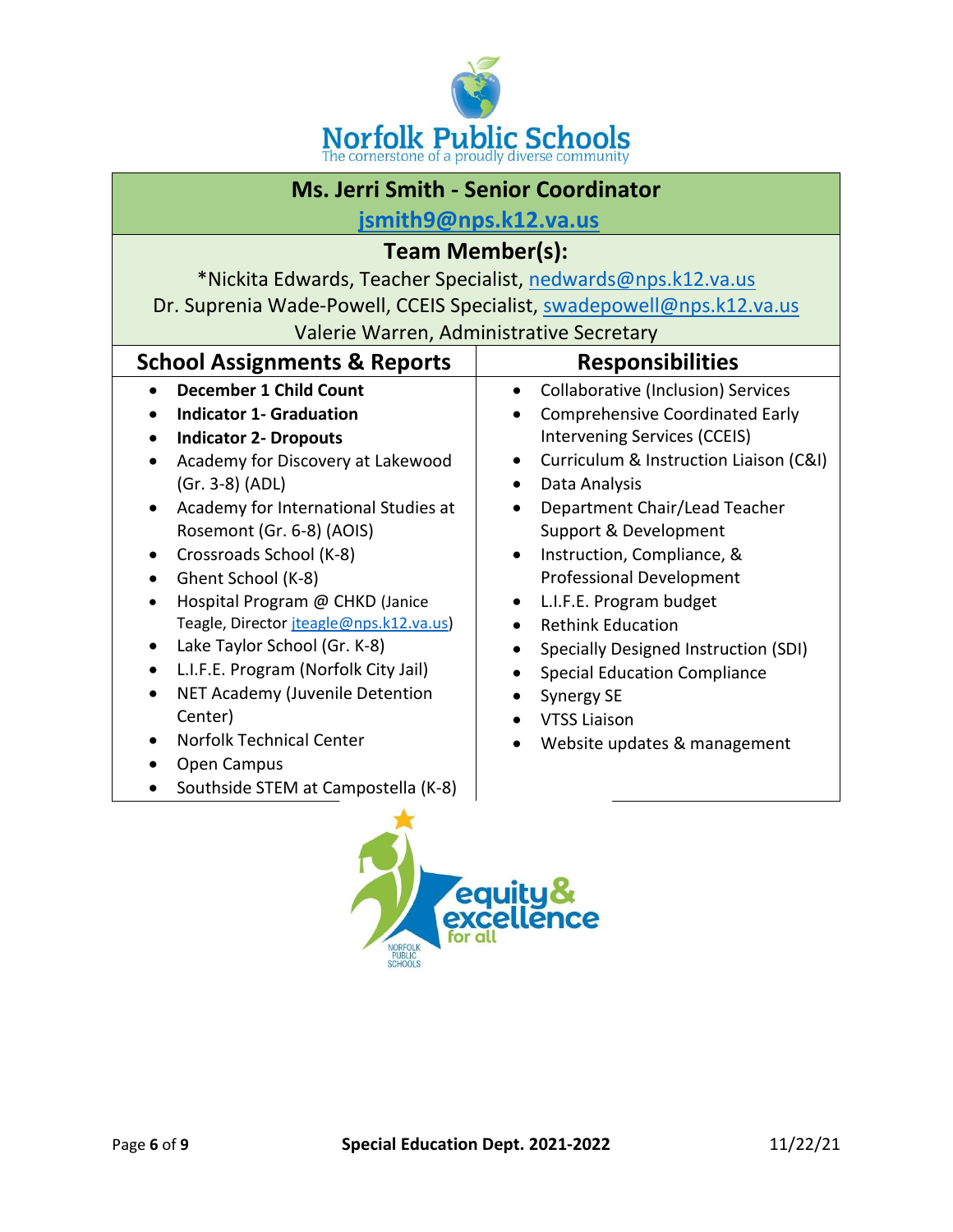

| <b>Ms. Tiffanie Stephens - Senior Coordinator</b>                                                                                                                                                                                                                                                                                                                                                                                                                                                 |                                                                                                                                                                                                                                                                                                                                                                                                                                                                                                                                                                                               |  |
|---------------------------------------------------------------------------------------------------------------------------------------------------------------------------------------------------------------------------------------------------------------------------------------------------------------------------------------------------------------------------------------------------------------------------------------------------------------------------------------------------|-----------------------------------------------------------------------------------------------------------------------------------------------------------------------------------------------------------------------------------------------------------------------------------------------------------------------------------------------------------------------------------------------------------------------------------------------------------------------------------------------------------------------------------------------------------------------------------------------|--|
| tnstephens@nps.k12.va.us                                                                                                                                                                                                                                                                                                                                                                                                                                                                          |                                                                                                                                                                                                                                                                                                                                                                                                                                                                                                                                                                                               |  |
| <b>Team Member(s):</b>                                                                                                                                                                                                                                                                                                                                                                                                                                                                            |                                                                                                                                                                                                                                                                                                                                                                                                                                                                                                                                                                                               |  |
|                                                                                                                                                                                                                                                                                                                                                                                                                                                                                                   | Gillian Elliott, Teacher Specialist, gelliott@nps.k12.va.us                                                                                                                                                                                                                                                                                                                                                                                                                                                                                                                                   |  |
|                                                                                                                                                                                                                                                                                                                                                                                                                                                                                                   | Michelle Hoskie, Teacher Specialist, mhoskie@nps.k12.va.us                                                                                                                                                                                                                                                                                                                                                                                                                                                                                                                                    |  |
|                                                                                                                                                                                                                                                                                                                                                                                                                                                                                                   | *Madelyn Swing, Teacher Specialist, mswing@nps.k12.va.us                                                                                                                                                                                                                                                                                                                                                                                                                                                                                                                                      |  |
|                                                                                                                                                                                                                                                                                                                                                                                                                                                                                                   | Robin Barnes, Administrative Secretary                                                                                                                                                                                                                                                                                                                                                                                                                                                                                                                                                        |  |
| <b>School Assignments &amp; Reports</b>                                                                                                                                                                                                                                                                                                                                                                                                                                                           | <b>Responsibilities</b>                                                                                                                                                                                                                                                                                                                                                                                                                                                                                                                                                                       |  |
| <b>December 1 Child Count</b><br><b>Indicator 3- Participation and</b><br><b>Performance on Statewide</b><br><b>Assessments</b><br><b>Departmental Data</b><br><b>Requests/Synergy Reports</b><br><b>Student Record Collection (SRC)</b><br>Azalea Gardens Middle School<br><b>Blair Middle School</b><br>Northside Middle School<br>Norview Middle School<br><b>Ruffner Academy</b><br>Private Day & Residential Schools:<br>$\bullet$<br>Dominion Day Academy, Rivermont,<br>Harbor Point, etc. | <b>Collaborative (Inclusion) Services</b><br>$\bullet$<br>Curriculum & Instruction Liaison (C&I)<br>Data Analysis<br>Department Chair Support &<br>Development<br>Department of Assessment, Research,<br>and Accountability (ARA) Liaison<br>Family Assessment Planning Team<br>(FAPT)<br>Instruction, Compliance, &<br>$\bullet$<br><b>Professional Development</b><br><b>Rethink Education</b><br>$\bullet$<br>Specially Designed Instruction (SDI)<br><b>Student Information Systems (SIS)</b><br>Liaison<br>Synergy SE/Helpdesk<br>Visual Impairment (VI)<br>Website updates & management |  |

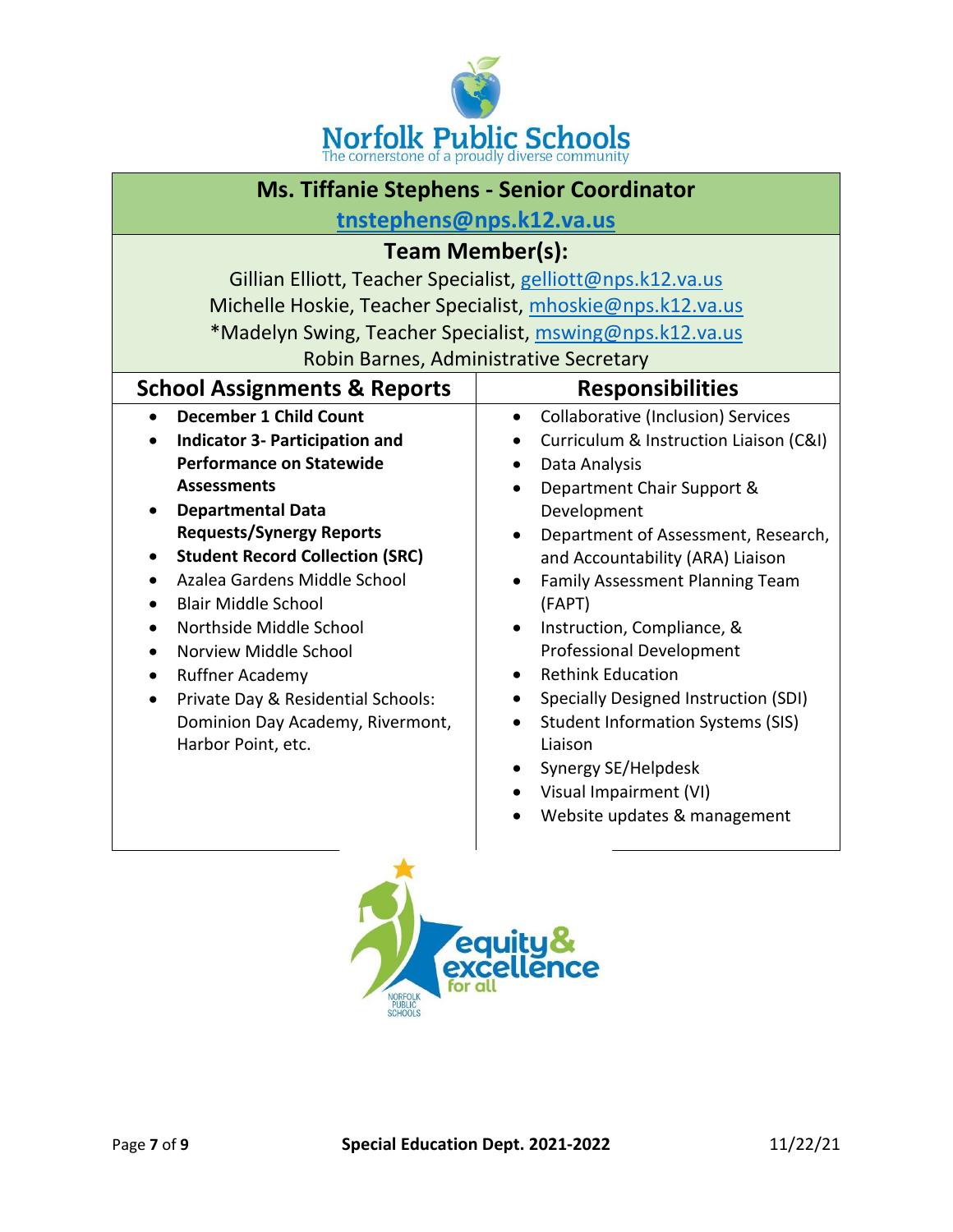

| <b>Ms. Denise Thomas - Senior Coordinator</b> |                                                            |  |
|-----------------------------------------------|------------------------------------------------------------|--|
| dwthomas@nps.k12.va.us                        |                                                            |  |
|                                               | <b>Team Member(s):</b>                                     |  |
|                                               | *Ikena Goodman, Teacher Specialist, igoodman@nps.k12.va.us |  |
|                                               | Heather West, Teacher Specialist, hwest@nps.k12.va.us      |  |
|                                               | Robin Barnes, Administrative Secretary                     |  |
|                                               | Katerine Biernot, Administrative Secretary                 |  |
| <b>School Assignments &amp; Reports</b>       | <b>Responsibilities</b>                                    |  |
| <b>December 1 Child Count</b><br>$\bullet$    | <b>Collaborative (Inclusion) Services</b><br>$\bullet$     |  |
| <b>Indicator 6- Preschool Least</b>           | Curriculum & Instruction Liaison (C&I)                     |  |
| <b>Restrictive Environment</b>                | Data Analysis<br>$\bullet$                                 |  |
| <b>Indicator 7- Preschool Outcomes</b>        | Department of Assessment, Research,<br>$\bullet$           |  |
| <b>Indicator 12- Part C to Part B</b>         | and Accountability (ARA) Liaison                           |  |
| <b>Transition</b>                             | Early Childhood Special Education                          |  |
| Berkley/Campostella ECC                       | (ECSE)                                                     |  |
| <b>Easton Preschool</b>                       | Early Learning Department Liaison                          |  |
| Larchmont Elementary                          | Instruction, Compliance, &                                 |  |
| Monroe Elementary<br>$\bullet$                | <b>Professional Development</b>                            |  |
| <b>Norview Elementary</b><br>$\bullet$        | Lead Teacher Support & Development<br>$\bullet$            |  |
| ODU Oral Preschool Program                    | Preschool Assessment Team (PAT)<br>$\bullet$               |  |
| P.B. Young, Sr. Elementary<br>$\bullet$       | Private School (PKNE)<br>$\bullet$                         |  |
| Sewells Point Elementary                      | <b>Rethink Education</b><br>$\bullet$                      |  |
| St. Helena Elementary                         | Specially Designed Instruction (SDI)                       |  |
| <b>Tanners Creek Elementary</b>               | <b>Synergy SE</b>                                          |  |
| <b>Willoughby Preschool</b>                   | Website updates & management                               |  |
|                                               |                                                            |  |